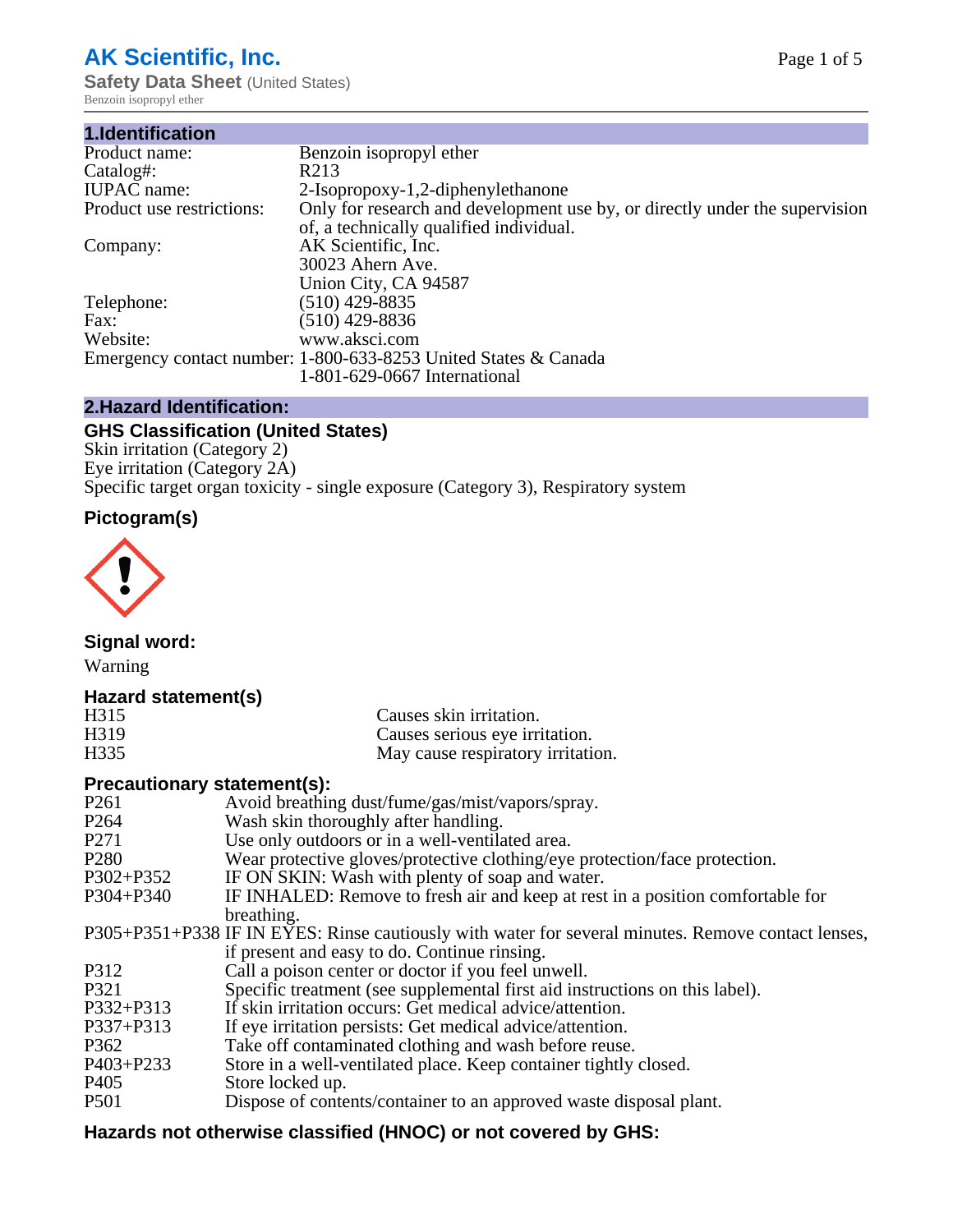#### None

#### **3.Composition/Information on Ingredients**

Purity: >99%<br>EC: 229-6

Synonyms: 2-Isopropoxy-2-Phenylacetophenone CAS#: 6652-28-4 EC: 229-677-2

## **4. First Aid Measures**

**General Information:** Immediately remove any clothing contaminated by the product. Move out of dangerous area. Consult a physician and show this safety data sheet.

**Inhalation:** Move person to fresh air. If not breathing, give artificial respiration. If breathing is difficult, give oxygen. Obtain medical aid.

**Skin contact:** Immediately flush skin with running water for at least 15 minutes while removing contaminated clothing and shoes. Wash clothing before reuse. Obtain medical aid immediately. **Eye contact:** Immediately flush open eyes with running water for at least 15 minutes. Obtain medical aid immediately.

**Ingestion:** Do NOT induce vomiting without medical advice. Rinse mouth with water. Never administer anything by mouth to an unconscious person. Obtain medical aid immediately.

**Most important symptoms and effects, both acute and delayed:** No further information available. Please see sections 2 and 11.

**Indication of any immediate medical attention and special treatment needed:** No further information available.

## **5. Fire Fighting Measures**

**Suitable extinguishing media:** Use water spray, dry chemical, carbon dioxide, or chemical foam. **Specific hazards arising from the chemical:** Carbon oxides.

**Advice for firefighters:** As in any fire, wear a NIOSH-approved or equivalent, pressure-demand, self-contained breathing apparatus and full protective gear. During a fire, irritating and highly toxic gases may be generated by thermal decomposition or combustion.

## **6. Accidental Release Measures**

**Personal precautions, protective equipment and emergency procedures:** Wear protective equipment and keep unprotected personnel away. Ensure adequate ventilation. Remove all sources of ignition. Prevent further leak or spill if safe to do so. For personal protective equipment, please refer to section 8.

**Environmental precautions:** Do not let product enter drains, other waterways, or soil.

**Methods and materials for containment and cleaning up:** Prevent further leak or spill if safe to do so. Vacuum, sweep up, or absorb with inert material and place into a suitable disposal container. Consult local regulations for disposal. See section 13 for further disposal information.

## **7. Handling and Storage**

**Precautions for safe handling:** Avoid contact with skin, eyes, and personal clothing. Wash hands thoroughly after handling. Avoid breathing fumes. Use only with adequate ventilation. Wear suitable protective clothing, gloves, and eye/face protection. Keep away from sources of ignition. Minimize dust generation and accumulation. Keep container tightly closed. Open and handle container with care. Do not eat, drink, or smoke while handling.

**Conditions for safe storage, including any incompatibilities:** Store in a tightly-closed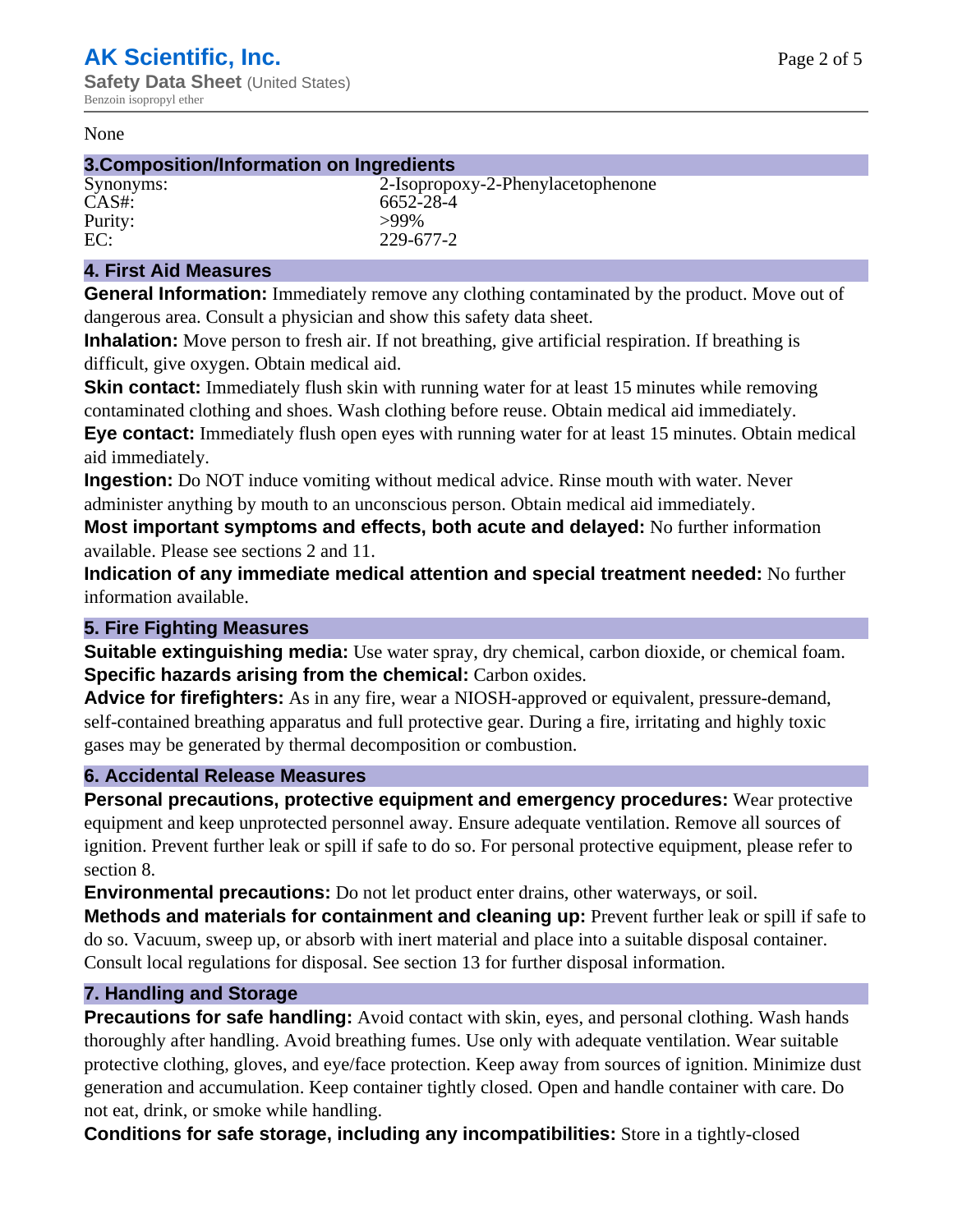container when not in use. Store in a cool, dry, well-ventilated area away from incompatible substances. Keep away from sources of ignition. ,Store long-term in a cool, dry place.

## **8. Exposure Controls/Personal Protection**

#### **Exposure limits:**

| <b>OSHA PEL:</b>  | Not available. |
|-------------------|----------------|
| NIOSH REL:        | Not available. |
| <b>ACGIH TLV:</b> | Not available. |

**Appropriate engineering controls:** Avoid contact with skin, eyes, and clothing. Wash hands before breaks and immediately after handling the product. Facilities storing or utilizing this material should be equipped with an eyewash fountain. Use adequate general and local exhaust ventilation to keep airborne concentrations low.

#### **Personal protection**

| Eyes:        | Based on an evaluation of the eye or face hazards present, wear chemical splash-resistant<br>safety glasses or goggles with side protection. A face shield may be appropriate in some |
|--------------|---------------------------------------------------------------------------------------------------------------------------------------------------------------------------------------|
|              | workplaces. Use eyewear tested and approved under appropriate government standards<br>such as OSHA 29 CFR 1910.133 or EU EN166.                                                       |
| Hands:       | Wear gloves selected based on an evaluation of the possible hazards to hands and skin,                                                                                                |
|              | the duration of use, the physical conditions of the workplace, and the chemical resistance                                                                                            |
|              | and physical properties of the glove material.                                                                                                                                        |
|              | Skin and body: Protective clothing must be selected based on the hazards present in the workplace, the                                                                                |
|              | physical environment, the duration of exposure, and other factors. No fabric can provide                                                                                              |
|              | protection against all potential hazards; therefore it is important to select the appropriate                                                                                         |
|              | protective clothing for each specific hazard. At the minimum, wear a laboratory coat and                                                                                              |
|              | close-toed footwear.                                                                                                                                                                  |
| Respiratory: | Respirators are not a substitute for accepted engineering control measures such as<br>enclosure or confinement of the operation, general and local ventilation, and substitution      |
|              | of less toxic materials. When respiratory personal protective equipment is appropriate                                                                                                |
|              | based on an assessment of respiratory hazards in the workplace, use a NIOSH- or                                                                                                       |
|              | CEN-certified respirator.                                                                                                                                                             |

| 9. Physical and Chemical Properties |                        |
|-------------------------------------|------------------------|
| <b>Physical State:</b>              | Solid                  |
| Molecular Formula:                  | C17H18O2               |
| Molecular Weight:                   | 254.33                 |
| Odor:                               | Not available.         |
| pH:                                 | Not available.         |
| <b>Boiling Point Range:</b>         | $180^{\circ}C(10mmHg)$ |
| Freezing/Melting Point:             | $76-80$ °C             |
| <b>Flash Point:</b>                 | $161^{\circ}C$         |
| <b>Evaporation Rate:</b>            | Not available.         |
| Flammability(solid,gas):            | Please see section 2.  |
| <b>Explosive limits:</b>            | Not available.         |
| Vapor Pressure:                     | Not available.         |
| Vapor Density:                      | Not available.         |
| Solubility:                         | Not available.         |
| <b>Relative Density:</b>            | Not available.         |
| Refractive Index:                   | Not available.         |
| Volatility:                         | Not available.         |
| <b>Auto-ignition Temperature:</b>   | Not available.         |
| <b>Decomposition Temperature:</b>   | Not available.         |
| <b>Partition Coefficient:</b>       | Not available.         |

#### **10. Stability and Reactivity**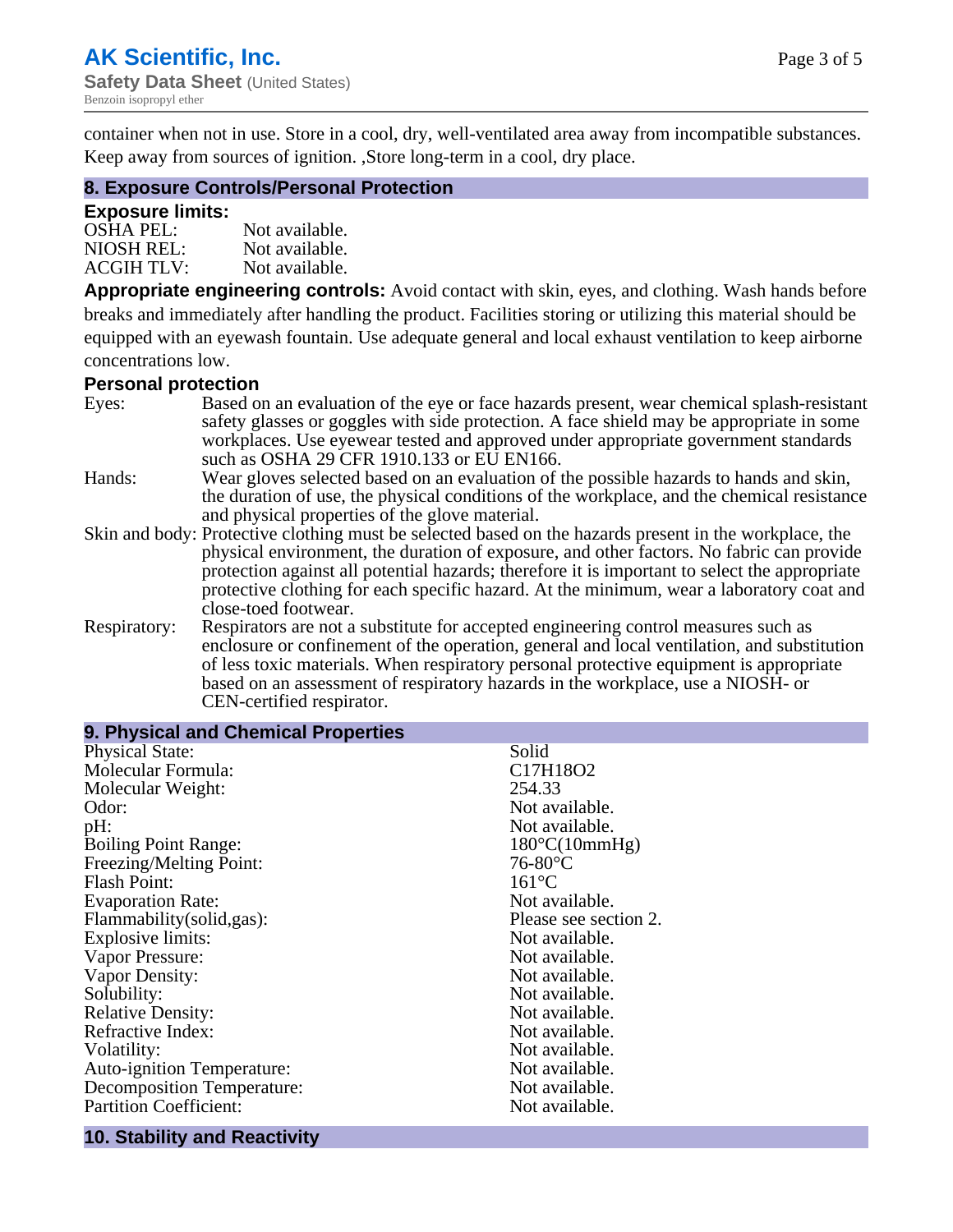| Reactivity:                         | Not available.                                       |
|-------------------------------------|------------------------------------------------------|
| Chemical stability:                 | Stable under recommended temperatures and pressures. |
| Possibility of hazardous reactions: | Not available.                                       |
| Conditions to avoid:                | Dust generation.                                     |
| Incompatible materials:             | Strong oxidizing agents.                             |
| Hazardous decomposition products:   | Carbon oxides.                                       |
|                                     |                                                      |

#### **11. Toxicological Information**

| Not available.                                      |
|-----------------------------------------------------|
| Not available.                                      |
| Inhalation, eye contact, skin contact, ingestion.   |
| Skin contact may result in inflammation             |
| characterized by itching, scaling, reddening,       |
| blistering, pain or dryness. Eye contact may result |
| in redness, pain or severe eye damage. Inhalation   |
| may cause irritation of the lungs and respiratory   |
| system. Overexposure may result in serious illness  |
|                                                     |

or death.

#### **Carcinogenicity**

| IARC: | Not classified.                                                                                       |
|-------|-------------------------------------------------------------------------------------------------------|
| NTP:  | Not listed.                                                                                           |
| OSHA: | Not listed.                                                                                           |
|       | Acute toxic effects: Inflammation of the eye is characterized by redness, watering, and itching. Skin |
|       | inflammation is characterized by itching, scaling, reddening, or, occasionally,                       |
|       | blistering.                                                                                           |

| <b>12. Ecological Information</b> |                |
|-----------------------------------|----------------|
| Ecotoxicity:                      | Not available. |
| Persistence and degradability:    | Not available. |
| Bioaccumulative potential:        | Not available. |
| Mobility in soil:                 | Not available. |
| Other adverse effects:            | Not available. |

## **13. Disposal Considerations**

Disposal of waste: Chemical waste generators must determine whether a discarded chemical is classified as hazardous waste. US EPA guidelines for the classification determination are listed in 40 CFR 261.3. Additionally, waste generators must consult state and local hazardous waste regulations to ensure complete and accurate classification. Observe all federal, state and local regulations when disposing of the substance.

Disposal of packaging: Do not reuse containers. Dispose of as unused product.

| <b>14. Transportation Information</b> |                |
|---------------------------------------|----------------|
| <b>DOT (United States)</b>            |                |
| UN number:                            | Not hazmat     |
| Proper shipping name:                 | Not available. |
| Transport hazard class:               | Not available. |
| Packing group:                        | Not available. |
| <b>IATA</b>                           |                |
| <b>UN Number:</b>                     | Not DG         |
| Proper shipping name:                 | Not available. |
| Transport hazard class:               | Not available. |
| Packing group:                        | Not available. |